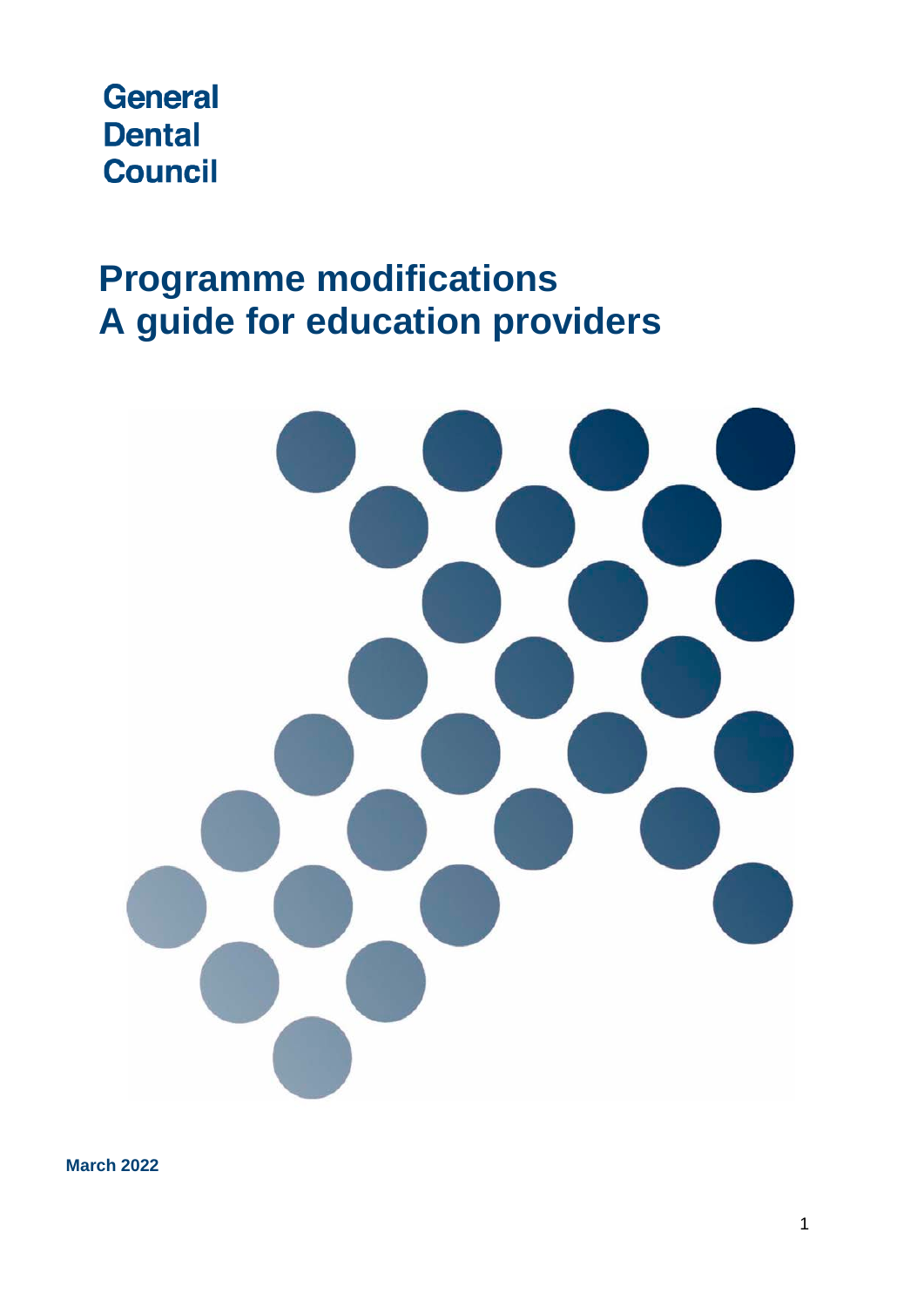# **Contents**

|                           | Page |
|---------------------------|------|
| 1. Introduction           | 3    |
| 2. Submission categories  | 4    |
| 3. The assessment process | 5    |
| 4. Monitoring             | 6    |
| 5. Feedback               | 6    |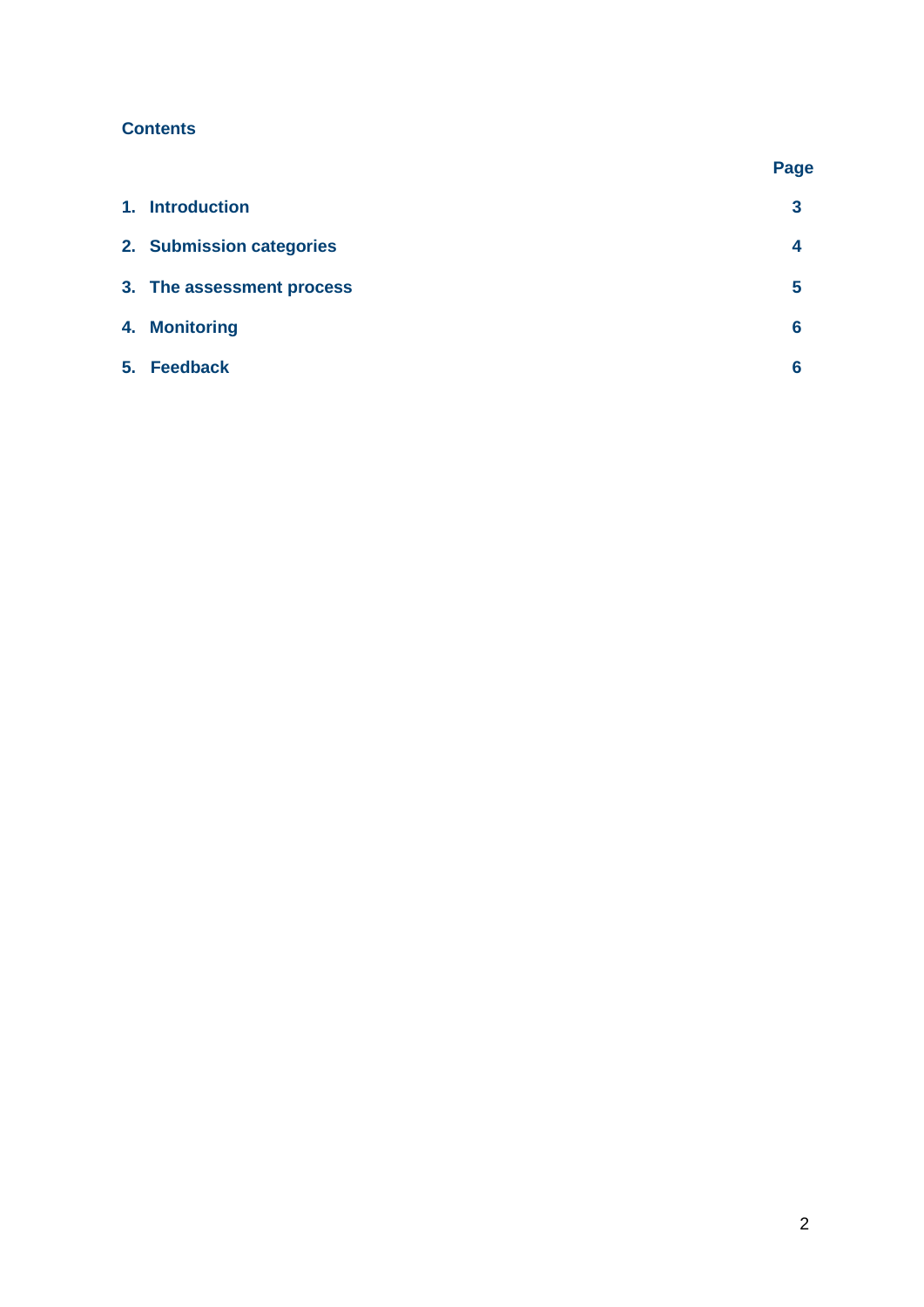# **1. Introduction**

#### **1.1 Current provider submission guidance**

In our [Standards for Education,](https://www.gdc-uk.org/docs/default-source/quality-assurance/standards-for-education-%28revised-2015%29.pdf) education providers have a framework to manage the quality of their programme(s). This includes a structure for ensuring that changes made to the programme and curriculum continue to meet current General Dental Council (GDC) learning outcomes and adapt to changing legislation and external guidance. In addition, the Standards for Education includes a requirement for education providers to contact the GDC should any serious threats to delivery of the programme be identified.

Education providers planning to deliver a brand-new programme, or a different level of qualification that is vastly different to their existing offering, are required to complete a full new programme submission. This involves completing Annex One Standards Mapping Table, Annex Two Learning Outcomes Mapping Table relevant to the programme, and submitting supporting evidence. These requirements are outlined in the Providers Guidance for Submissions document that the GDC sends to education providers when a submission is needed.

Where a revision to a qualification will involve a major change, or a significant restructure of the delivery of the qualification, the GDC must be contacted and advised of the changes in writing. This is to ensure that GDC Learning Outcomes continue to be met.

# **1.2 Rationale**

Where education providers want to make changes to programmes, clarification is needed as to whether the level of proposed change warrants a full new programme submission. The programme modification process provides a formalised, consistent approach. This will enable a proportionate level of submission to be made that reflects the nature and scale of the proposed change. This guidance describes the criteria for major, medium, and minor changes, and when to inform the GDC of changes to programmes.

Key activities education providers carry out internally that can lead to programme modifications are:

- Periodic programme review conducted every five years for ongoing approval through monitoring of quality and standards and compliance. Internal provision is reviewed in subject clusters, and changes only apply to the next student intake.
- Programme and module approval ensures appropriate academic standards are set and maintained.
- Curriculum review review of the viability and validity of taught programmes, also quality and standards including trends in External Examiner reports or data relating to assessment.
- Taught programme modification (minor) for example changes of Programme Director or External Examiner.
- Taught programme modification (major) significant changes to programmes.
- Annual Review of programmes Changes to units and confirmation of specifications.
- School scrutiny events.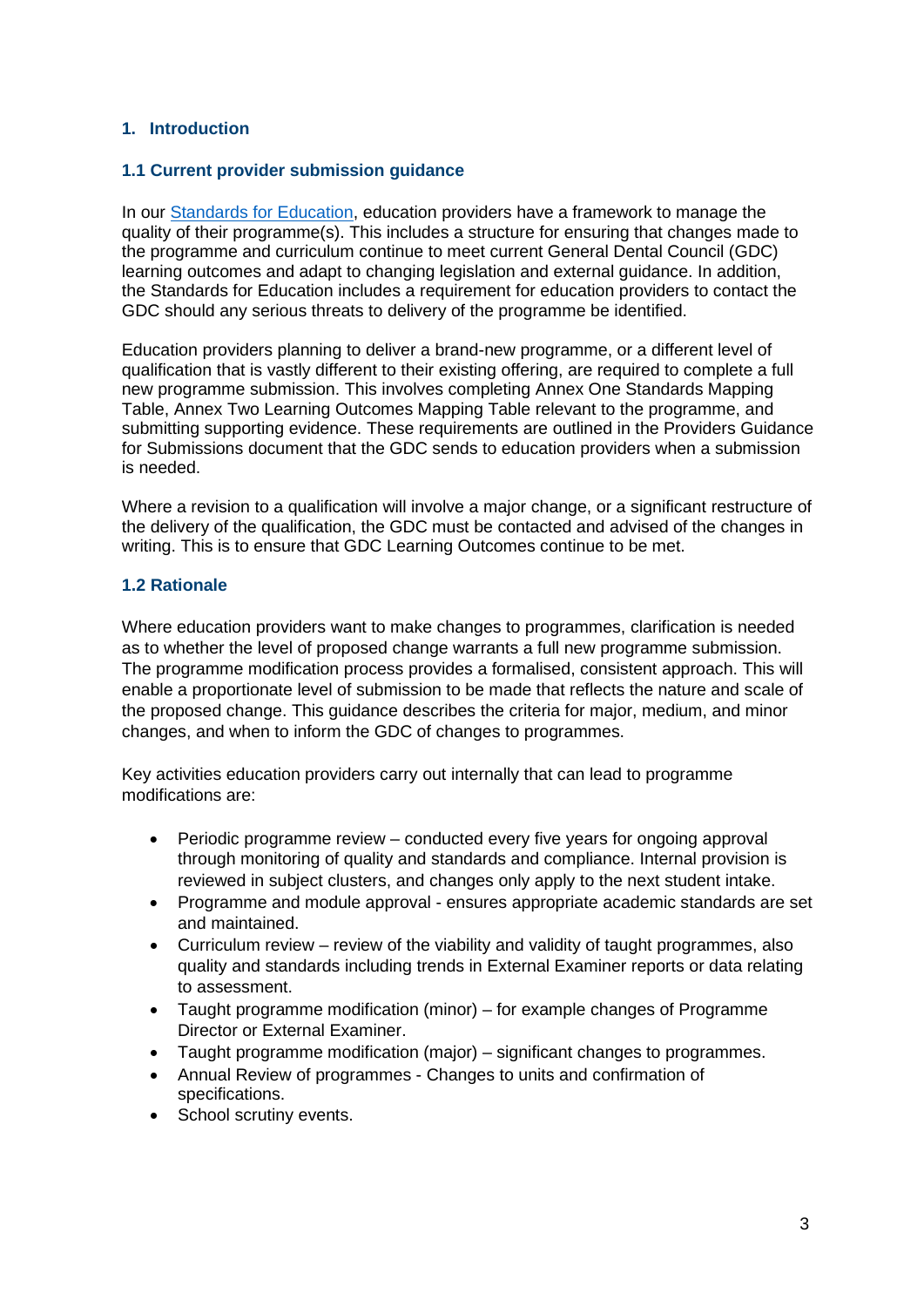These activities are carried out by a range of committees within the school, including Academic Registry and School Directors, Academic Board, Curriculum Quality Assurance Committee and Executive Boards, undertaking various detailed stages of review and extensive scrutiny. Some education providers divide modifications to taught programmes into two categories: Major and Minor. For example, minor modifications can be approved by the Faculty Education Committee before being sent to Quality, Standards and Enhancement for routine processing. Major modifications generally require sign-off from the Programme Development and Approval Sub-Committee. Complex modifications will usually be referred to full Committee scrutiny. We acknowledge variations in the names and terminology of such committees/groups may vary, so this is an indication.

In most cases, minor modifications will not have an impact on students meeting GDC Learning Outcomes and can be implemented without notification as indicated in the below submission categories.

# **2. Submission Categories**

#### **2.1 Minor modifications: No submission categories**

- Addition of an optional module(s).
- Change to the title of a core or optional module.
- Change to the delivery method of a core or optional module.
- Introduction of new lectures and lecture material.
- Providing additional study days for students.
- Introducing new *methods* of course delivery e.g., new software.
- Modifying the course timetables (but maintaining clinical hours).
- Changing formative assessments.
- Changing methods of feedback from students and patients.

#### **Guidance to Schools:**

No formal approval is needed – The School **does not need to** inform the GDC of the change.

#### **2.2 Medium modifications: Part submission categories**

- Changing the learning objectives (not GDC objectives).
- Changing the method of establishing the pass mark for summative assessments.
- Restructuring an existing summative assessment.
- Changing of External Examiner / Reduced number ofExternal Examiners.
- Changing of Course Director. Programme Lead or Head of School.
- Minor extensions to programmes.
- Change to the first intake of programme.

**Guidance to Schools***:* The School **should inform** the GDC of the changes made. The nature and scope of change may flag that a discussion is needed.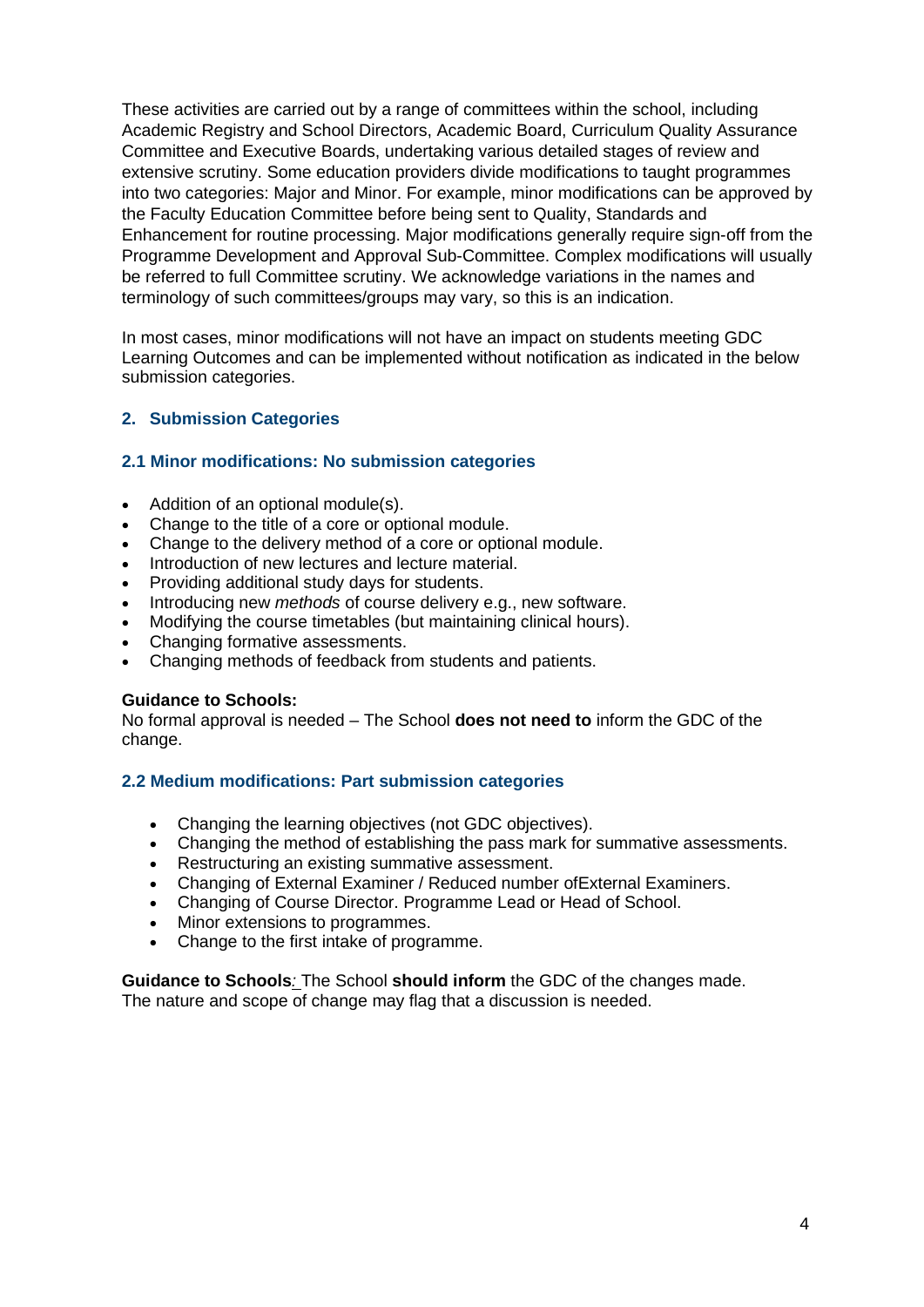# **2.3 Major modifications: Part-submission categories**

- Change to programme title and award.
- Addition/removal of an award.
- Changing the awarding authority.
- Introducing a new awarding authority (i.e., not yet known to GDC).
- Changing the provider institution.
- Changing the length of the programme/revised delivery timeframe o increasing or decreasing weeks of study by more than 10%.
	- o 2 years to 3 years, 3 years to 4 years, DN 1 year to 6 months.
- Remodelling programme from part time to full time.
- Changing the programme credit value.
- Replacement of a core module.
- Withdrawal/removal of an optional module.
- Introducing a new, or modifying the style of summative assessment (e.g., short answer to single best answer).
- Removing an existing summative assessment.
- Significant increase in student numbers.
- Significant decrease in staffing numbers.
- Revisions to work-based/placement modules or significant revisions to outreach.
- Multiple simultaneous medium modifications to an existing programme.

**Guidance to Schools:** The School **must inform** the GDC of the change and provide evidence of how these fit into the current programme, with the full rationale for change.

#### **3 The Assessment Process**

Providers intending to make medium or major modifications to programmes should contact GDC's Education and Quality Assurance (EQA) Team [\(qualityassurance@gdc-uk.org\)](mailto:qualityassurance@gdc-uk.org) to inform of planned changes at the earliest possible opportunity.

An acknowledgement email will be sent within 5 days of receipt and a member of the EQA Team may contact you to discuss the matter.

The Part 1 Initial Assessment Form will be sent for completion with details of the proposed changes. The relevant sections of Part 1 should be completed giving a brief overview of the changes made and sent back to the EQA Lead assigned to the activity within two weeks.

The information provided on the form will be assessed and an outcome decided based on:

- o the judged scale of the proposed modification (minor, medium or major)
- o whether additional evidence is needed to assure meeting GDC Standards for Education/Learning Outcomes.

Once the initial assessment has been completed, the EQA Lead will send the education provider an email informing of the outcome. Possible outcomes are:

- No further information or activity is required.
- Further evidence is required to assure that GDC Standards for Education/Learning Outcomes will be met.
- If it is deemed that a full submission is required, you will be notified that the process for a full submission will be instigated.